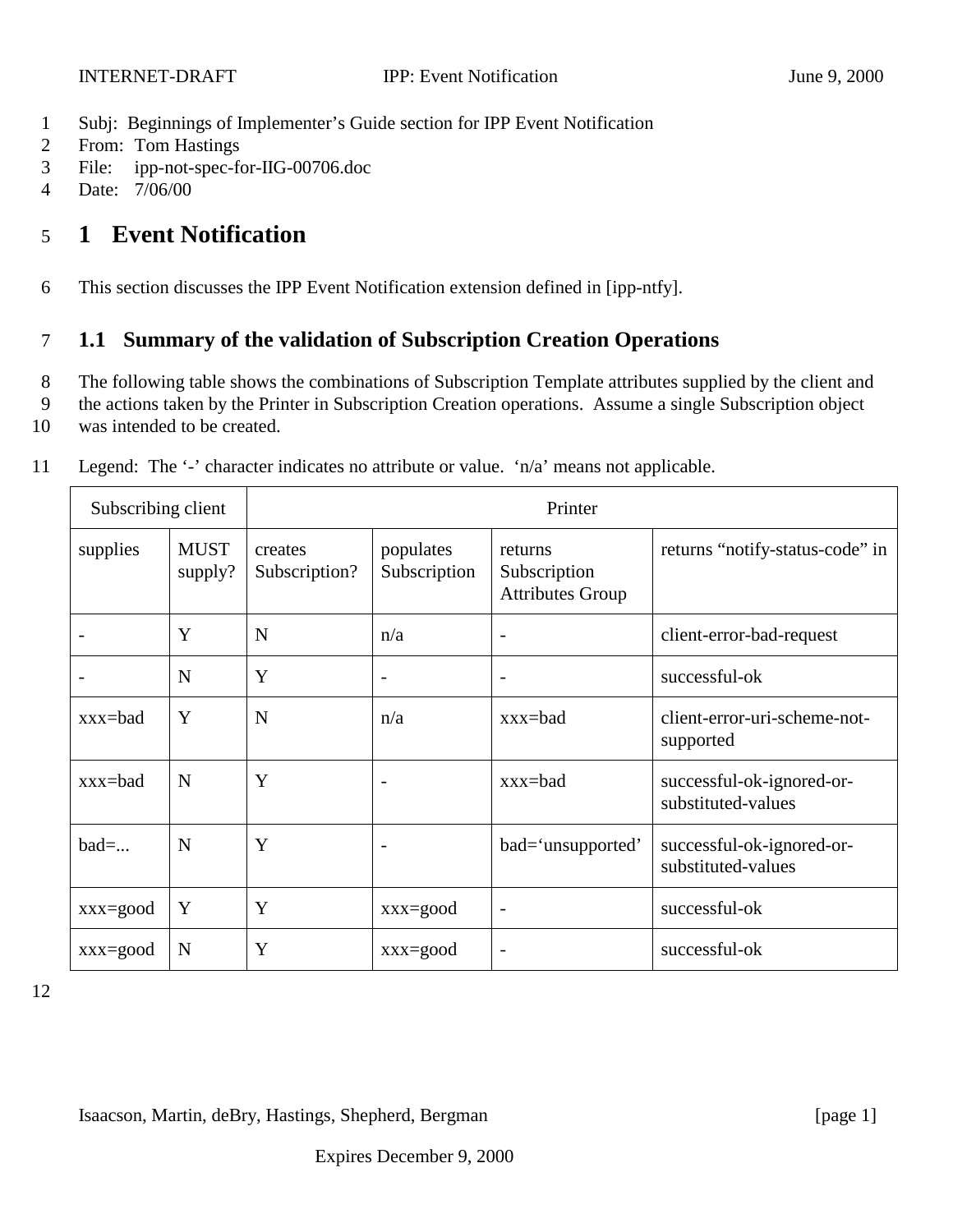### **1.2 Summary of the usage of the Notification attributes**

This section summarizes the usage of Notification attributes in the Job operation attributes, Job object,

 Subscription object, Event Notification content, Job operations, and Subscriptions operations. The legend for the notation used in the tables is given following each table.

The column labeled "Printer sends" column indicates the conformance for a delivery method specification

document for Machine Consumable content. A delivery method definition document is free to increase the

conformance requirements, i.e., change a MAY to a SHOULD or a MUST or a SHOULD to a MUST. A

 delivery method definition document MAY define additional attribute sources for the content. A delivery method definition document SHOULD NOT decrease the conformance requirements for Machine

Consumable content.

The Objects column indicates the object for which the source attribute is defined. The "*event*" notation

indicates that the source is generated when the event occurs and does not reside in any object. The "n/a"

notation means NOT APPLICABLE and the Printer MUST NOT include such an attribute in the Event

Notification content.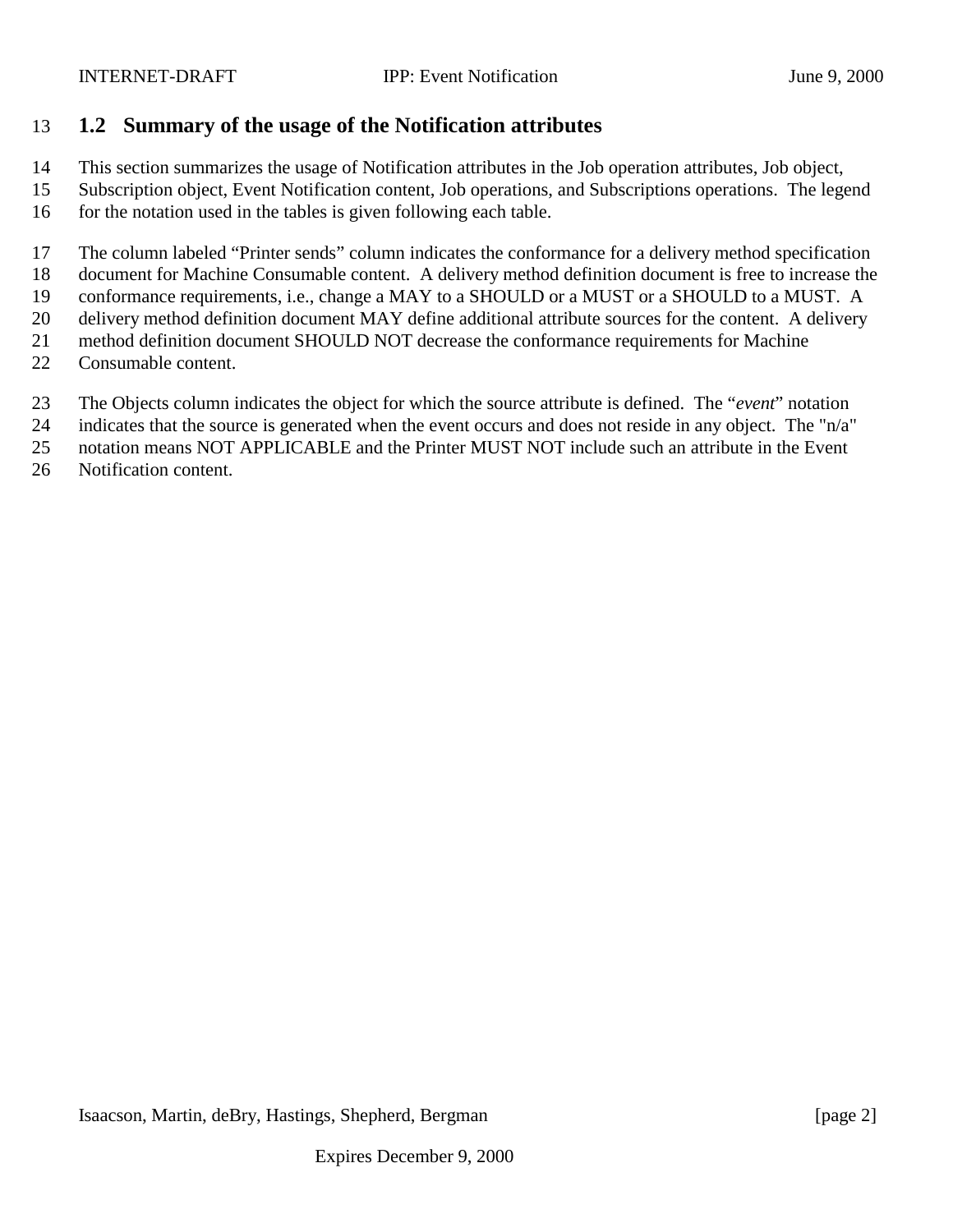## <span id="page-2-0"></span>27 **1.1.11.2.1 Subscription Template Attributes**

|                                                                                                                        | Objects      |                    |                   | <b>Machine Consumable</b><br><b>Event Notification</b> |
|------------------------------------------------------------------------------------------------------------------------|--------------|--------------------|-------------------|--------------------------------------------------------|
| Common Subscription Template Attributes for Per-Job<br>and Per-Printer Subscriptions and related Printer<br>attributes | Object       | Printer<br>support | Event<br>category | Printer<br>sends                                       |
| 1. notify-recipient-uri (uri)                                                                                          | Subscription | <b>MUST</b>        | all               | <b>NEED NOT</b>                                        |
| notify-schemes-supported (1setOf uriScheme)                                                                            | Printer      |                    | n/a               | n/a                                                    |
| notify-events (1setOf type2 keyword)<br>2.                                                                             | Subscription | <b>MUST</b>        |                   | see #16                                                |
| notify-events-default (1setOf type2 keyword)                                                                           | Printer      |                    | n/a               | n/a                                                    |
| notify-events-supported (1setOf type2 keyword)                                                                         | Printer      |                    | n/a               | n/a                                                    |
| notify-max-events-supported (integer(2:MAX))                                                                           | Printer      |                    | n/a               | n/a                                                    |
| 3. notify-attributes (1setOf type2 keyword)                                                                            | Subscription | <b>MAY</b>         | see $#20$         |                                                        |
| notify-attributes-supported<br>(1setOf type2 keyword)                                                                  | Printer      |                    | n/a               | n/a                                                    |
| notify-user-data (octetString(63))<br>4.                                                                               | Subscription | <b>MUST</b>        | all               | <b>SHOULD</b>                                          |
| 5.<br>notify-charset (charset)                                                                                         | Subscription | <b>MUST</b>        | all               | <b>SHOULD</b>                                          |
| charset-supported (1setOf charset)                                                                                     | Printer      |                    | n/a               | n/a                                                    |
| notify-natural-language (naturalLanguage)<br>6.                                                                        | Subscription | <b>MUST</b>        | all               | <b>SHOULD</b>                                          |
| generated-natural-language-supported<br>(1setOf naturalLanguage)                                                       | Printer      |                    | n/a               | n/a                                                    |
| 7. notify-lease-duration (integer(0:MAX)) **                                                                           | Subscription | <b>MUST</b>        | n/a               | n/a                                                    |
| notify-lease-duration-default<br>(integer(0:67108863))                                                                 | Printer      |                    | n/a               | n/a                                                    |
| notify-lease-duration-supported (1setOf<br>(integer(0: 67108863)<br>rangeOfInteger $(0:67108863))$                     | Printer      |                    | n/a               | n/a                                                    |
| notify-persistence (boolean)<br>8.                                                                                     | Subscription | <b>MUST</b>        | n/a               | n/a                                                    |
| notify-persistence-default (boolean)                                                                                   | Printer      |                    | n/a               | n/a                                                    |
| notify-persistence-supported (1setOf boolean)                                                                          | Printer      |                    | n/a               | n/a                                                    |

28 \*\* "notify-lease-duration" is defined for Per-Printer Subscriptions only.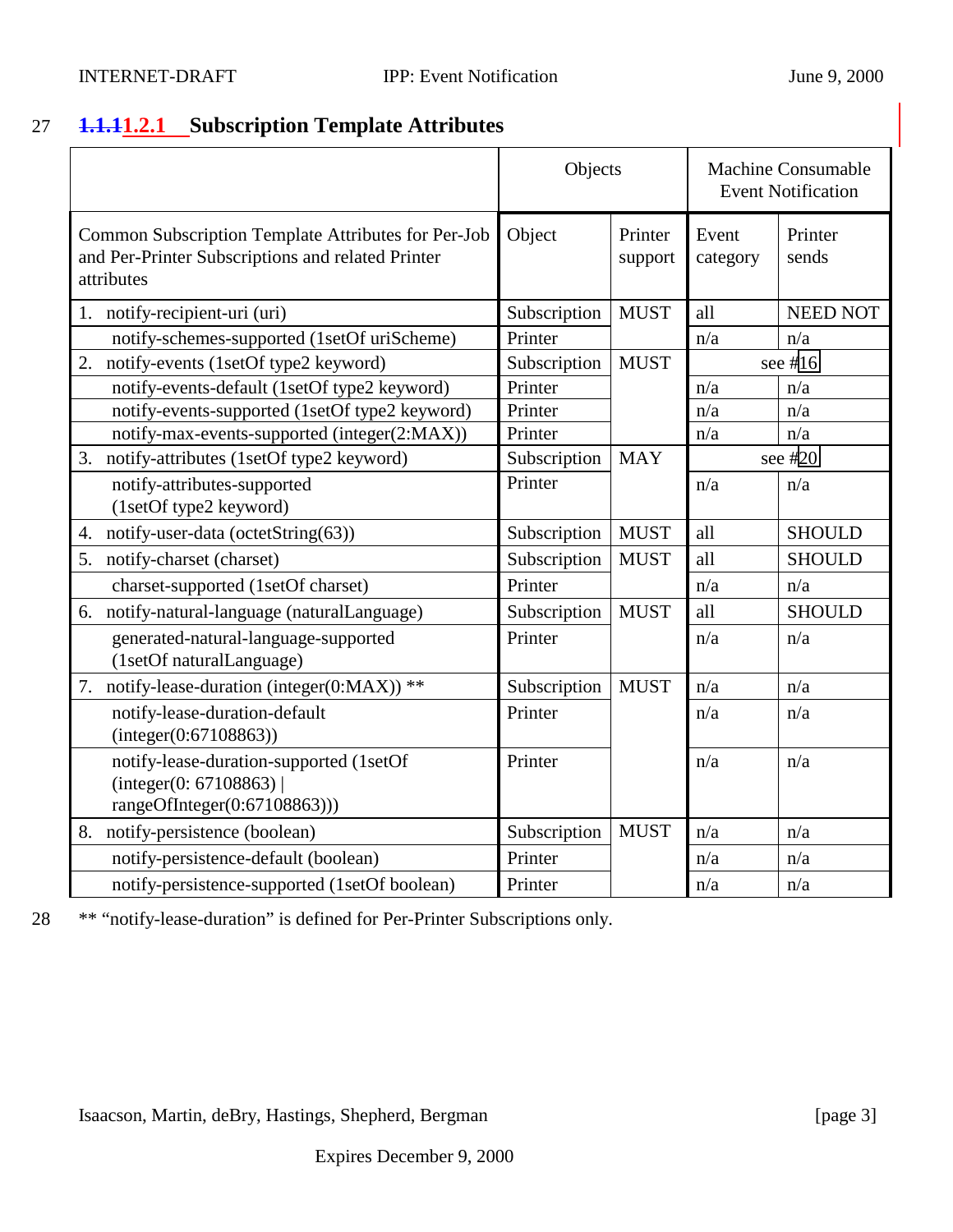### <span id="page-3-0"></span>29 **1.1.21.2.2 Subscription Description Attributes**

|                                                     | Objects      |                    |                   | Machine Consumable<br><b>Event Notification</b> |
|-----------------------------------------------------|--------------|--------------------|-------------------|-------------------------------------------------|
| <b>Subscription Description Attributes</b>          | Object       | Printer<br>support | Event<br>category | Printer<br>sends                                |
| 9. notify-subscription-id (integer(1:MAX))          | Subscription | <b>MUST</b>        | all               | <b>MUST</b>                                     |
| 10. notify-sequence-number (integer (0:MAX))        | Subscription | <b>MUST</b>        | all               | <b>SHOULD</b>                                   |
| 11. notify-lease-expiration-time (integer(0:MAX))** | Subscription | <b>MUST</b>        | all               | <b>NEED NOT</b>                                 |
| 12. notify-printer-up-time (integer $(1:MAX)$ )**   | Subscription | <b>MUST</b>        | see $#18$         |                                                 |
| 13. notify-printer-uri (uri)                        | Subscription | <b>MUST</b>        | all               | <b>MUST</b>                                     |
| 14. notify-job-id (integer(1:MAX))                  | Subscription | <b>MUST</b>        | see $#21$         |                                                 |
| 15. notify-subscriber-user-name (name(MAX))         | Subscription | <b>MUST</b>        | all               | NEED NOT                                        |

 \*\* Defined for Per-Printer Subscriptions only. The client can determine the number of seconds remaining in the Subscription lease by subtracting "notify-printer-up-time" from "notify-lease-expiration-time". If the Printer maintains the Subscription objects, then "notify-printer-up-time" is an alias for the Printer's "printer- up-time" attribute. If the Printer is using a Notification Service to keep Subscription objects and lease time expiration, then the Printer MUST adjust the values of these attributes returned from the Notification

35 Service to be relative to the Printer's "printer-up-time" before returning them to the client in Get-

36 Subscriptions and Get-Subscription-Attributes responses.

### 37 **1.1.31.2.3 Additional Event Notification** *source* **attributes**

|                                                               | Objects           |                 | <b>Machine Consumable</b><br><b>Event Notification</b> |                   |
|---------------------------------------------------------------|-------------------|-----------------|--------------------------------------------------------|-------------------|
| <b>Additional Event Notification <i>source</i></b> attributes | Object            | Confor<br>mance | Event<br>category                                      | Printer<br>sends  |
| 16. notify-subscribed-event (type2 keyword)                   | Event             | n/a             | all                                                    | <b>MUST</b>       |
| 17. notify-text (text(MAX))                                   | Event             | n/a             | all                                                    | <b>SHOULD</b>     |
| 18. printer-up-time (integer(MIN:MAX))                        | Printer           | <b>MUST</b>     | all                                                    | <b>MUST</b>       |
| 19. printer-current-time (dateTime)                           | Printer           | <b>MAY</b>      | all                                                    | MUST <sup>*</sup> |
| 20. any requested attributes and their values (see $\#3$ )    | Job or<br>Printer | <b>MAY</b>      | all                                                    | <b>MAY</b>        |

38 \* MUST, if the Printer supports the "printer-current-time" (dateTime) Printer attribute.

Isaacson, Martin, deBry, Hastings, Shepherd, Bergman [page 4]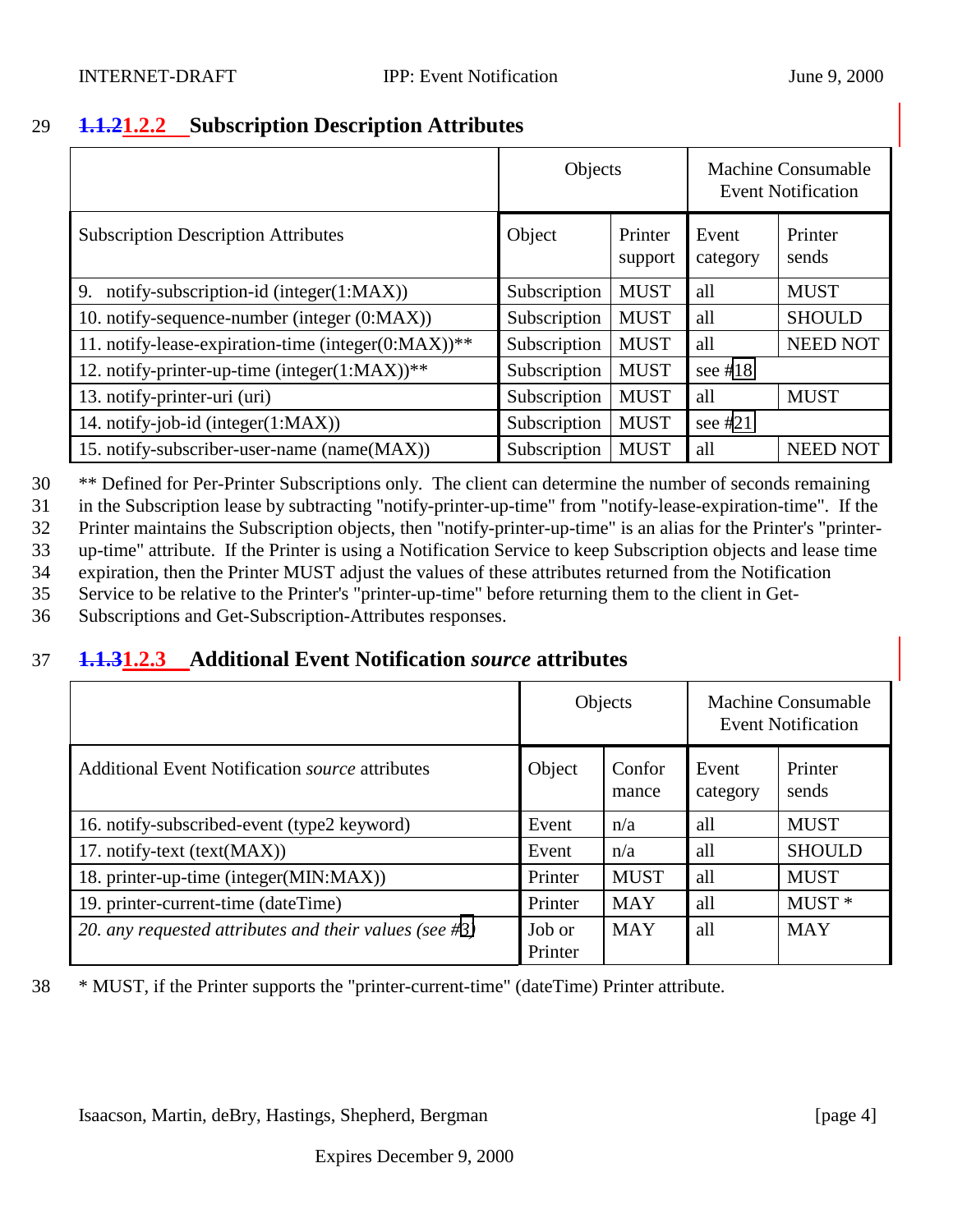### <span id="page-4-0"></span>39 **1.1.41.2.4 Job Description Attributes**

|                                                | Objects |                    | <b>Machine Consumable</b><br><b>Event Notification</b> |                  |
|------------------------------------------------|---------|--------------------|--------------------------------------------------------|------------------|
| <b>Job Description Attributes</b>              | Object  | Printer<br>support | Event<br>category                                      | Printer<br>sends |
| 21. job-id (integer $(1:MAX)$ )                | Job     | <b>MUST</b>        | job                                                    | <b>MUST</b>      |
| 22. job-state (type1 enum)                     | Job     | <b>MUST</b>        | job                                                    | <b>MUST</b>      |
| 23. job-state-reasons (1setOf type2 keyword)   | Job     | <b>MUST</b>        | job                                                    | <b>MUST</b>      |
| 24. job-impressions-completed (integer(0:MAX)) | Job     | <b>MUST</b>        | job-<br>progress,<br>job-<br>complete<br>d             | <b>MUST</b>      |

#### 40

### 41 **1.1.51.2.5 Printer Description Attributes**

|                                                                    |         | Objects            |                   | Machine Consumable<br><b>Event Notification</b> |  |
|--------------------------------------------------------------------|---------|--------------------|-------------------|-------------------------------------------------|--|
| <b>Printer Description Attributes</b>                              | Object  | Printer<br>support | Event<br>category | Printer<br>sends                                |  |
| 25. printer-name (name( $127$ ))                                   | Printer | <b>MUST</b>        | all               | <b>MAY</b>                                      |  |
| 26. printer-state (type1 enum)                                     | Printer | <b>MUST</b>        | printer           | <b>MUST</b>                                     |  |
| 27. printer-state-reasons (1setOf type2 keyword)                   | Printer | <b>MUST</b>        | printer           | <b>MUST</b>                                     |  |
| 28. printer-is-accepting-jobs (boolean)                            | Printer | <b>MUST</b>        | printer           | <b>MUST</b>                                     |  |
| 29. notify-max-printer-subscriptions-supported<br>interger(0:MAX)) | Printer | <b>MUST</b>        | n/a               | n/a                                             |  |
| 30. notify-max-job-subscriptions-supported<br>interger(0:MAX))     | Printer | <b>MUST</b>        | n/a               | n/a                                             |  |
| 31. printer-state-change-time (integer(1:MAX))                     | Printer | <b>MAY</b>         | n/a               | n/a                                             |  |
| 32. printer-state-change-date-time (dateTime)                      | Printer | <b>MAY</b>         | n/a               | n/a                                             |  |

42

## 43 **1.3 Machine Consumable Event Notification content**

44 The [ipp-ntfy] defines certain conformance requirements for Delivery Method Documents with respect to

45 what a Printer sends in a Machine Consumable Event Notification. In other words, for every source

46 attribute value in [ipp-ntfy], each Document Delivery Method document MUST indicate whether the

Isaacson, Martin, deBry, Hastings, Shepherd, Bergman [page 5]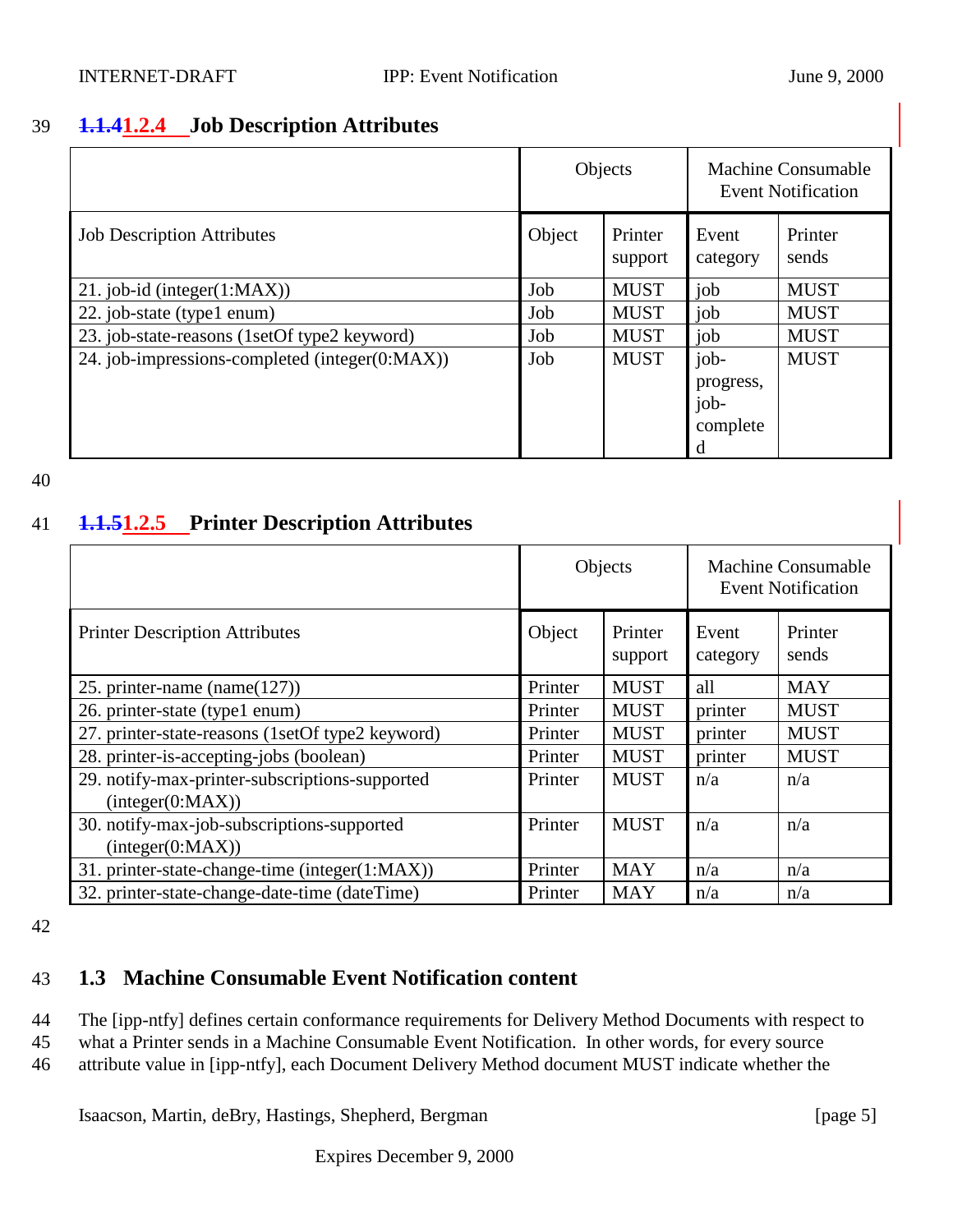- 47 Printer MUST, SHOULD, MAY, NEED NOT, SHOULD NOT, or MUST NOT send in Machine
- 48 Consumable Event Notifications. Table 1 lists these source values that [ipp-ntfy] says that the Delivery
- 49 Method Document MUST include and indicates the conformance requirements defined by each of the
- 50 Delivery Method Documents for: 'indp', 'ipp-get', and 'snmpnotify'.
- 

### 51 **Table 1 - Machine Consumable Event Notification content by Delivery Method**

| Source value                                                                                                                                                                                       | Source object         |                              | Printer sending requirement |             |  |  |
|----------------------------------------------------------------------------------------------------------------------------------------------------------------------------------------------------|-----------------------|------------------------------|-----------------------------|-------------|--|--|
|                                                                                                                                                                                                    |                       | indp:                        | ipp-get:                    | snmpnotify: |  |  |
| [ipp-ntfy] says the Delivery Method Document MUST require the Printer to send in each Machine<br><b>Consumable Event Notification:</b>                                                             |                       |                              |                             |             |  |  |
| notify-subscription-id<br>interger(1:MAX))                                                                                                                                                         | Subscription          | <b>MUST</b>                  | <b>MUST</b>                 | no mapping  |  |  |
| notify-printer-uri (uri)                                                                                                                                                                           | Subscription          | <b>MUST</b>                  | <b>MUST</b>                 | <b>MUST</b> |  |  |
| notify-subscribed-event (type2                                                                                                                                                                     | Event                 | <b>MUST</b>                  | <b>MUST</b>                 | <b>MUST</b> |  |  |
| keyword)                                                                                                                                                                                           | Notification          |                              |                             |             |  |  |
| printer-up-time (integer(MIN:MAX))                                                                                                                                                                 | Printer               | <b>MUST</b>                  | <b>MUST</b>                 | <b>MUST</b> |  |  |
| printer-current-time (dateTime) *                                                                                                                                                                  | Printer               | <b>MUST</b>                  | <b>MUST</b>                 | no mapping  |  |  |
| [ipp-ntfy] says the Delivery Method document MUST require the Printer to send in each Machine<br>Consumable Event Notification, unless the source is incompatible with the Delivery Method:        |                       |                              |                             |             |  |  |
| notify-sequence-number (integer<br>(0:MAX)                                                                                                                                                         | Subscription          | <b>MUST</b>                  | <b>MUST</b>                 | <b>MUST</b> |  |  |
| notify-charset (charset)                                                                                                                                                                           | Subscription          | <b>MUST</b>                  | <b>MUST</b>                 | no mapping  |  |  |
| notify-natural-language                                                                                                                                                                            | Subscription          | <b>MUST</b>                  | <b>MUST</b>                 | no mapping  |  |  |
| (naturalLanguage)                                                                                                                                                                                  |                       |                              |                             |             |  |  |
| notify-user-data (octetString(63)) $*$                                                                                                                                                             | Subscription          | <b>MUST</b>                  | <b>MUST</b>                 | no mapping  |  |  |
| notify-text (text)                                                                                                                                                                                 | Event<br>Notification | <b>SHOULDM</b><br><b>UST</b> | <b>MUST</b>                 | no mapping  |  |  |
| [ipp-ntfy] says the Delivery Method document MAY include for the Printer to send in each Machine<br>Consumable Event Notification, with any conformance requirement. [ipp-ntfy] says a Printer MAY |                       |                              |                             |             |  |  |

support the "notify-attributes" attribute. The Delivery Method MUST say that the Printer MUST, SHOULD, MAY, MUST NOT, SHOULD NOT, or NEED NOT support the "notify-attributes" attribute and specific values of this attribute. The Delivery Method MAY say that support for the "notifyattributes" is conditioned on support of the attribute by the Printer or it MAY say that Printer MUST support the "notify-attribute" attribute if the Printer supports the Delivery Method: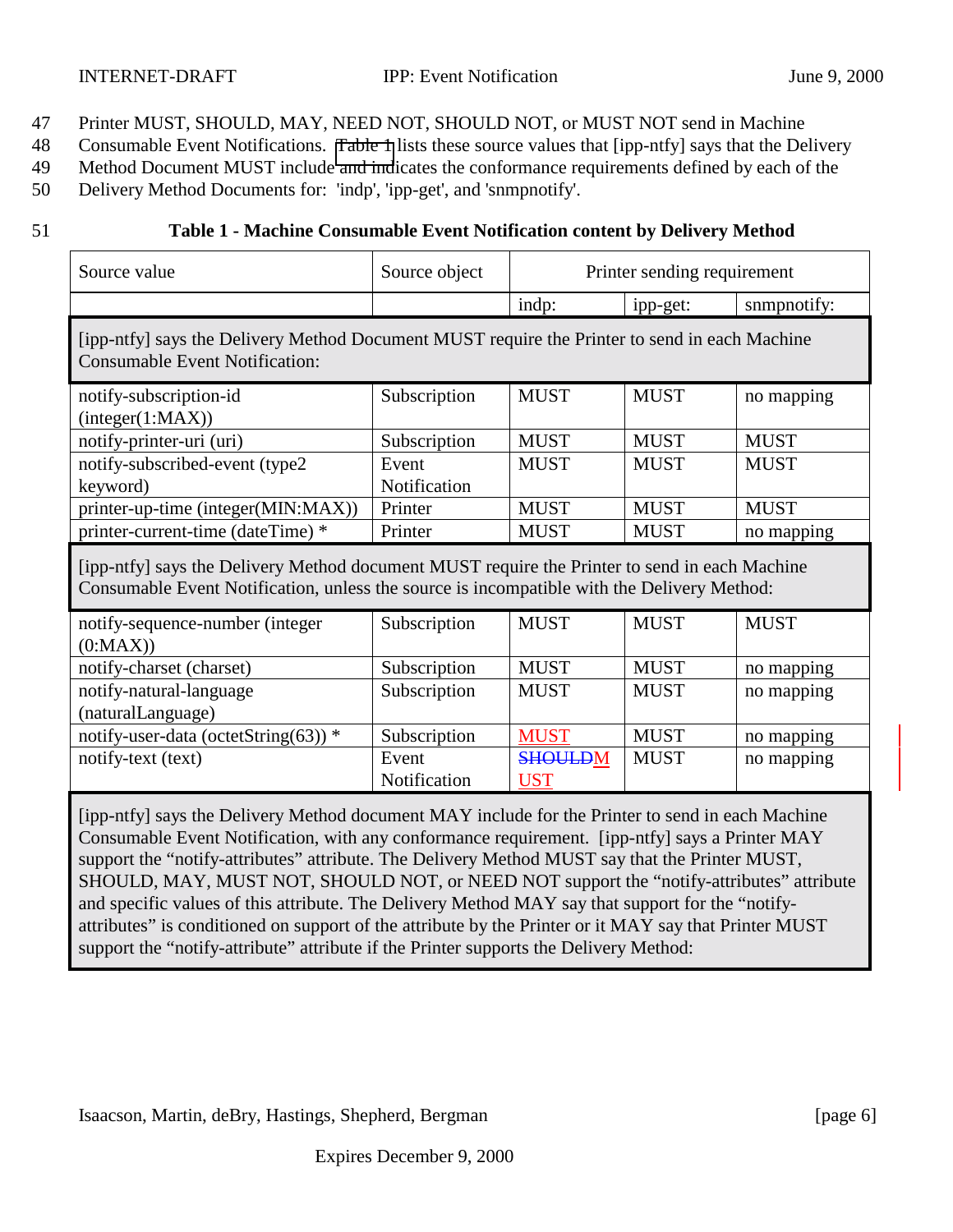| Source value                            | Source object | Printer sending requirement |             |             |
|-----------------------------------------|---------------|-----------------------------|-------------|-------------|
|                                         |               | indp:                       | ipp-get:    | sumpnotify: |
| attributes from the "notify-attributes" | Printer       | <b>SHOULDM</b>              | <b>MUST</b> | no mapping  |
| attribute                               |               | <b>AY</b>                   |             |             |
| attributes from the "notify-attributes" | Job           | <b>SHOULDM</b>              | <b>MUST</b> | no mapping  |
| attribute                               |               | AY                          |             |             |
| attributes from the "notify-attributes" | Subscription  | <b>SHOULDM</b>              | <b>MUST</b> | no mapping  |
| attribute                               |               | AY                          |             |             |

[ipp-ntfy] says the Delivery Method document MUST require the Printer to send in each Machine Consumable Event Notification, for Job events *only*:

| $job-id$ (integer $(1:MAX)$ )    | Job | <b>MUST</b> | <b>MUST</b> | <b>MUST</b> |
|----------------------------------|-----|-------------|-------------|-------------|
| job-state (type1 enum)           | Job | <b>MUST</b> | <b>MUST</b> | <b>MUST</b> |
| job-state-reasons (1setOf type2) | Job | <b>MUST</b> | <b>MUST</b> | <b>MUST</b> |
| keyword)                         |     |             |             |             |

[ipp-ntfy] says the Delivery Method document MUST require the Printer to send in each Machine Consumable Event Notification, for 'job-progress' and 'job-completed' events *only*:

| job-impressions-completed | Job | $MUS^{\mathsf{T}}$ | $MUS^{\tau}$ | $MUST$ ** |
|---------------------------|-----|--------------------|--------------|-----------|
| (integer(0:MAX))          |     |                    |              |           |

[ipp-ntfy] says the Delivery Method document MUST require the Printer to send in each Machine Consumable Event Notification, for Printer events *only*:

| printer-state (type1 enum)           | Printer | <b>MUST</b> | <b>MUST</b> | <b>MUST</b> |
|--------------------------------------|---------|-------------|-------------|-------------|
| printer-state-reasons (1setOf type2) | Printer | <b>MUST</b> | <b>MUST</b> | <b>MUST</b> |
| keyword)                             |         |             |             |             |
| printer-is-accepting-jobs (boolean)  | Printer | <b>MUST</b> | <b>MUST</b> | <b>MUST</b> |

52 \* If the Subscription Object does not contain a "notify-user-data" attribute and the Delivery Method

53 document REQUIRES the Printer to send the "notify-user-data" source value in the Event Notification, the 54 Printer MUST send an octet-string of length 0.

 \*\* For the 'snmpnotify' Delivery Method the Printer MUST send "job-k-octets" as well as "job-impressions- completed" values for 'job-completed' and 'job-purged' events. The 'snmpnotify' Delivery Method has an addition trap binding for 'job-progress' events for which the Printer MUST send: "job-k-octets", "job-impressions", "job-copies", "job-collation-type", "job-media-sheets-completed", "sheet-completed-copy-

59 numbers" and "sheet-completed-document-number" values.

## 60 **1.4 Human Consumable Event Notification content**

- 61 The [ipp-ntfy] document defines the following RECOMMENDATIONS for Human Consumable Event
- 62 Notification content. Each of the four delivery methods have ways to send Human Consumable. Those

Isaacson, Martin, deBry, Hastings, Shepherd, Bergman [page 7]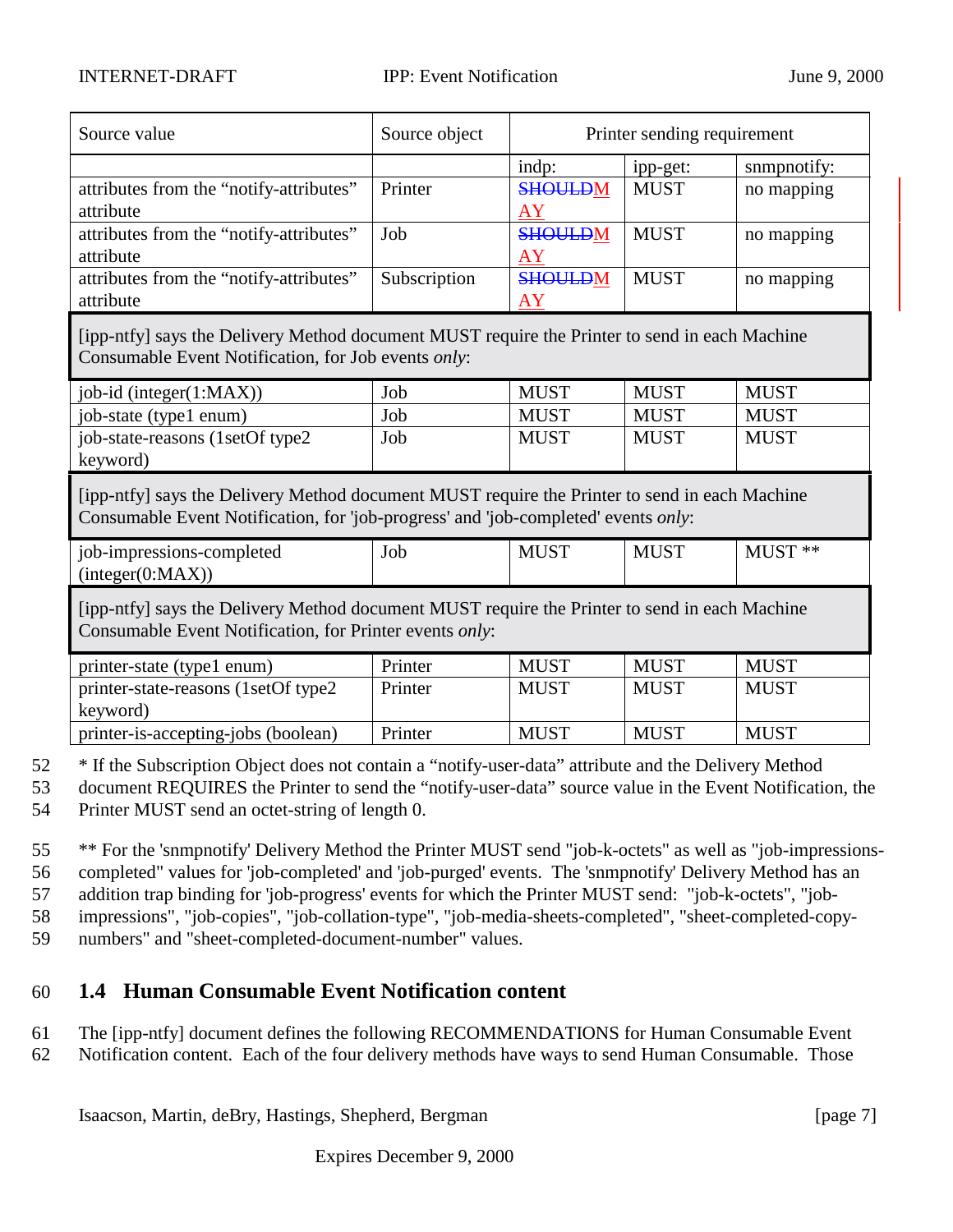- 63 that also support Machine Consumable send Human Consumable as the value of the "notify-text" attribute
- 64 in the Machine Consumable format.
- 65 There is a separate sub-table for each piece of information. Each row in the sub-table represents a source
- 66 value for the information and the values are listed in order of preference, with the first one being the
- 67 preferred one. An implementation SHOULD use the source value from the earliest row in each sub- table.

| Source value                                                                                                                                                                                                                                                                                                                                                                                                                                                       | Source<br>object | delivery method (scheme in "notify-recipient-uri"): |          |             |         |
|--------------------------------------------------------------------------------------------------------------------------------------------------------------------------------------------------------------------------------------------------------------------------------------------------------------------------------------------------------------------------------------------------------------------------------------------------------------------|------------------|-----------------------------------------------------|----------|-------------|---------|
|                                                                                                                                                                                                                                                                                                                                                                                                                                                                    |                  | indp:                                               | ipp-get: | snmpnotify: | mailto: |
| Notification Source SHOULD include in each Human Consumable Event Notification for Job and<br>Printer events:                                                                                                                                                                                                                                                                                                                                                      |                  |                                                     |          |             |         |
| printer-name (name $(127)$ )                                                                                                                                                                                                                                                                                                                                                                                                                                       | Printer          | same                                                |          |             |         |
| notify-printer-uri (uri)                                                                                                                                                                                                                                                                                                                                                                                                                                           | Subscription     | same                                                |          |             |         |
| Notification Source SHOULD include in each Human Consumable Event Notification for Job and<br>Printer events:                                                                                                                                                                                                                                                                                                                                                      |                  |                                                     |          |             |         |
| notify-trigger-event (type2<br>keyword)                                                                                                                                                                                                                                                                                                                                                                                                                            | Subscription     | same                                                |          |             |         |
| Notification Source MAY include in each Human Consumable Event Notification for Job and Printer<br>events:                                                                                                                                                                                                                                                                                                                                                         |                  |                                                     |          |             |         |
| printer-current-time<br>(dateTime)                                                                                                                                                                                                                                                                                                                                                                                                                                 | Printer          | same                                                |          |             |         |
| Notification Source SHOULD include in each Human Consumable Event Notification for Job events<br><i>only:</i>                                                                                                                                                                                                                                                                                                                                                      |                  |                                                     |          |             |         |
| job-name (name(MAX))                                                                                                                                                                                                                                                                                                                                                                                                                                               | Job              | same                                                |          |             |         |
| job-id (integer(1:MAX))                                                                                                                                                                                                                                                                                                                                                                                                                                            | Job              | same                                                |          |             |         |
| Notification Source SHOULD include in each Human Consumable Event Notification for Job events<br>only if the Printer supports the "job-state-message" and "job-detailed-state-message" attributes, it<br>SHOULD use those attributes for the job state information, otherwise it SHOULD fabricate such<br>information from the "job-state" and "job-state-reasons". For some events, a Notification Source MAY<br>combine this information with event information: |                  |                                                     |          |             |         |